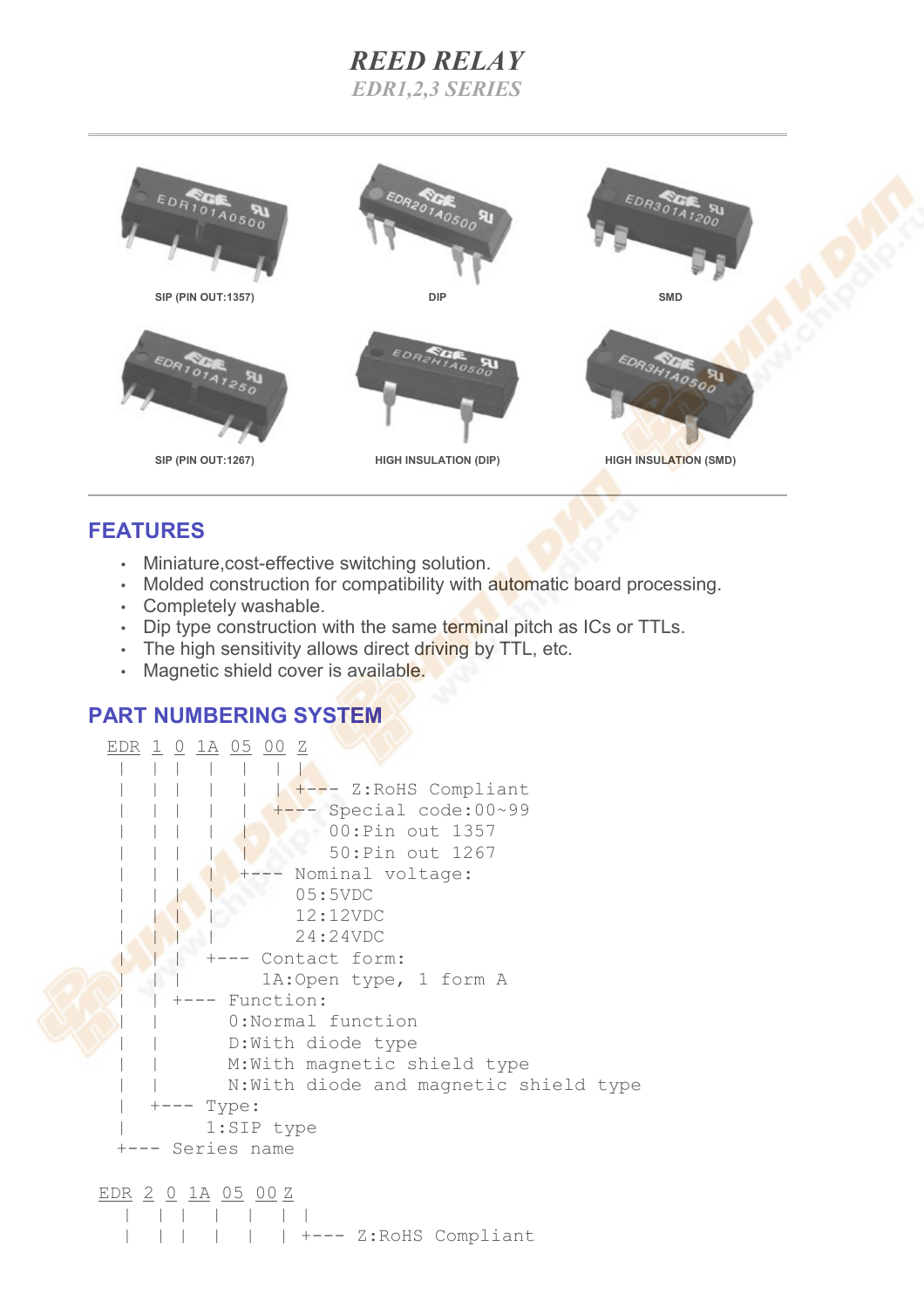```
 | | | | | +--- Special Code:00~99
 | | | | +--- Nominal voltage:
 | | | | 05:5VDC
 | | | | 12:12VDC
 | | | | 24:24VDC
 | | | +--- Contact form:
| | | 1A: Open type, 1 form A
| | | 2A: Open type, 2 form A
 | | | 1B:Close type, 1 form B
| | | 1C:1 open 1 close type, 1 form C
 | | +--- Function:
 | | 0:Normal function
 | | D:With diode type
 | | H:High insulation
 | | K:High insulation with diode type
 | +--- Type:
 | 2:DIP type
 | 3:SMD type
 +--- Series name
```
### **SPECIFICATIONS**

#### **COIL RATING**

|                                           | Nominal<br>Contact form   Voltage(VDC | Max. Operate<br>Voltage(VDC | Pull-in<br>Voltage(VDC | Dropout<br>Voltage(VDC | i≪Coil<br>Resistance( $\Omega$ ) | Nominal input<br>power(mW) |  |  |
|-------------------------------------------|---------------------------------------|-----------------------------|------------------------|------------------------|----------------------------------|----------------------------|--|--|
| <b>1A</b>                                 | 5                                     | 16                          | 3.75                   | 0.8                    | 500±10%                          | 50                         |  |  |
|                                           | 12                                    | 20                          | 9.00                   | 1.0                    | 1000±10%                         | 144                        |  |  |
|                                           | 24                                    | 32                          | 18.00                  | 2.0                    | 2150±10%                         | 268                        |  |  |
| 2A                                        | 5                                     | 11                          | 3.75                   | 0.8                    | 140±10%                          | 179                        |  |  |
|                                           | 12                                    | 20                          | 9.00                   | 1.0                    | 500±10%                          | 288                        |  |  |
|                                           | 24                                    | 32                          | 18.00                  | 2.0                    | 2150±10%                         | 268                        |  |  |
| <b>1B</b>                                 | 5                                     | 6                           | 4.20                   | 0.6                    | 500±10%                          | 50                         |  |  |
|                                           | 12                                    | 14.5                        | 9.00                   | 1.0                    | 1000±10%                         | 144                        |  |  |
|                                           | 24                                    | 29                          | 18.00                  | 2.0                    | 2150±10%                         | 268                        |  |  |
| <b>1C</b>                                 | 5                                     | 11                          | 3.75                   | 0.8                    | 200±10%                          | 125                        |  |  |
|                                           | 12                                    | 20                          | 9.00                   | 1.0                    | 500±10%                          | 288                        |  |  |
|                                           | 24                                    | 32                          | 18.00                  | 2.0                    | 2150±10%                         | 268                        |  |  |
| X Snecial design are available on request |                                       |                             |                        |                        |                                  |                            |  |  |

 $\mathcal{R}$ Special design are available on request.

### **CONTACT RATING**

| <b>Contact form</b>                            | 1A                               | 2A                               | 1B                               | 1C                          |
|------------------------------------------------|----------------------------------|----------------------------------|----------------------------------|-----------------------------|
| <b>Switching current</b>                       | 0.5 ADC Max.                     | 0.5 ADC Max.                     | 0.5 ADC Max.                     | 0.2 ADC Max.                |
| <b>Carry current</b>                           | 1.0 ADC Max.                     | 1.0 ADC Max.                     | 1.0 ADC Max.                     | 0.5 ADC Max.                |
| <b>Switching power</b>                         | 10 VA Max.                       | 10 VA Max.                       | 10 VA Max.                       | 3 VA Max.                   |
| <b>Electrical life</b>                         | $1x10^8$<br>(Ref 10VDC,<br>10mA) | $1x10^8$<br>(Ref 10VDC,<br>10mA) | $1x10^8$<br>(Ref 10VDC,<br>10mA) | $5x10^7$<br>(Ref 5VDC, 1mA) |
| <b>Contact resistance</b>                      | 150mQ Max.                       | 150mQ Max.                       | 150mQ Max.                       | 150m $\Omega$ Max.          |
| <b>Operate time</b><br>(including bounce time) | 1.0ms Max.                       | $1.0ms$ Max.                     | 1.0ms Max.                       | $1.5ms$ Max.                |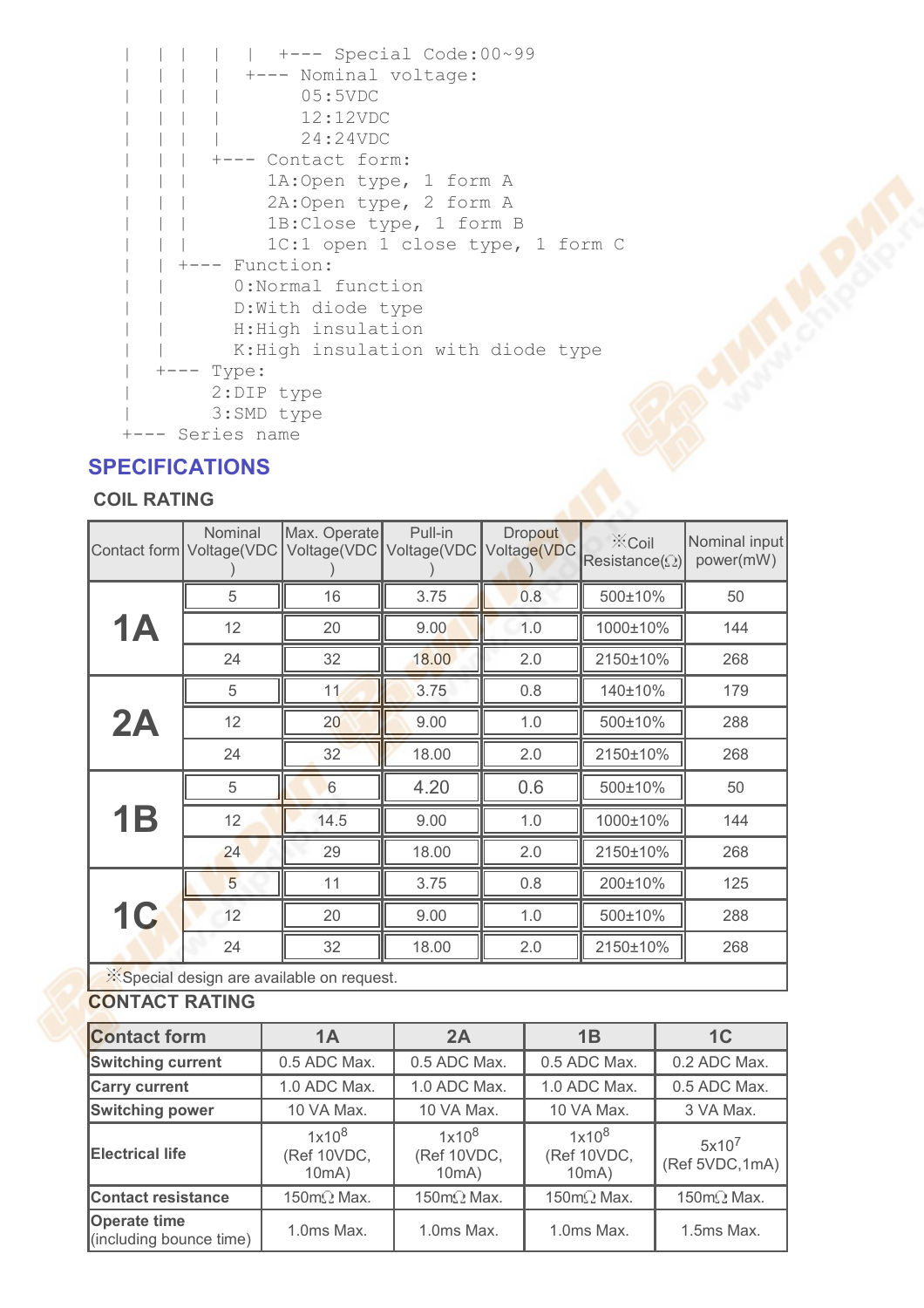| Release time                                                             |                           | 0.5ms Max.                                                        | $0.5ms$ Max.                                     | 0.5ms Max.                                   | 2.0ms Max.                                                         |
|--------------------------------------------------------------------------|---------------------------|-------------------------------------------------------------------|--------------------------------------------------|----------------------------------------------|--------------------------------------------------------------------|
| Maximum voltage                                                          |                           | 100 VDC Max.                                                      | 100 VDC Max.                                     | 100 VDC Max.                                 | 30 VDC Max.                                                        |
| <b>Insulation resistance</b><br> (at 100 VDC)                            |                           | $10^{10}$ $\Omega$ Min.                                           | $10^{10}$ $\Omega$ Min.                          | $10^{10}$ $\Omega$ Min.                      | $10^9$ $\Omega$ Min.                                               |
| <b>IDielectric</b><br>strength                                           | Coil<br>lto contact       | 1400 VDC Min.<br>(General)<br>4000 VDC Min.<br>(High insulation)  | 1400 VDC Min.                                    | 1400 VDC Min.                                | 1400 VDC Min.                                                      |
|                                                                          | <b>Across</b><br>contacts | 250 VDC Min.                                                      | 250 VDC Min.                                     | 250 VDC Min.                                 | 150 VDC Min.                                                       |
| <b>Temperature range</b><br>Operating temperature<br>Storage temperature |                           | $-40^\circ$ C ~ +85 $^\circ$ C<br>$-55^\circ$ C ~ +125 $^\circ$ C | $-40^\circ$ C ~ +85 $^\circ$ C<br>$-55C - +125C$ | -40℃~+85℃<br>$-55^\circ$ C ~ +125 $^\circ$ C | $-40^\circ$ C ~ +85 $\circ$ C<br>$-55^\circ$ C ~ +125 $^{\circ}$ C |
| <b>Shock resistance</b>                                                  |                           | 30G Min.                                                          | 30G Min.                                         | 30G Min.                                     | 30G Min.                                                           |

## **DIMENSIONS**

### **SIP TYPE**

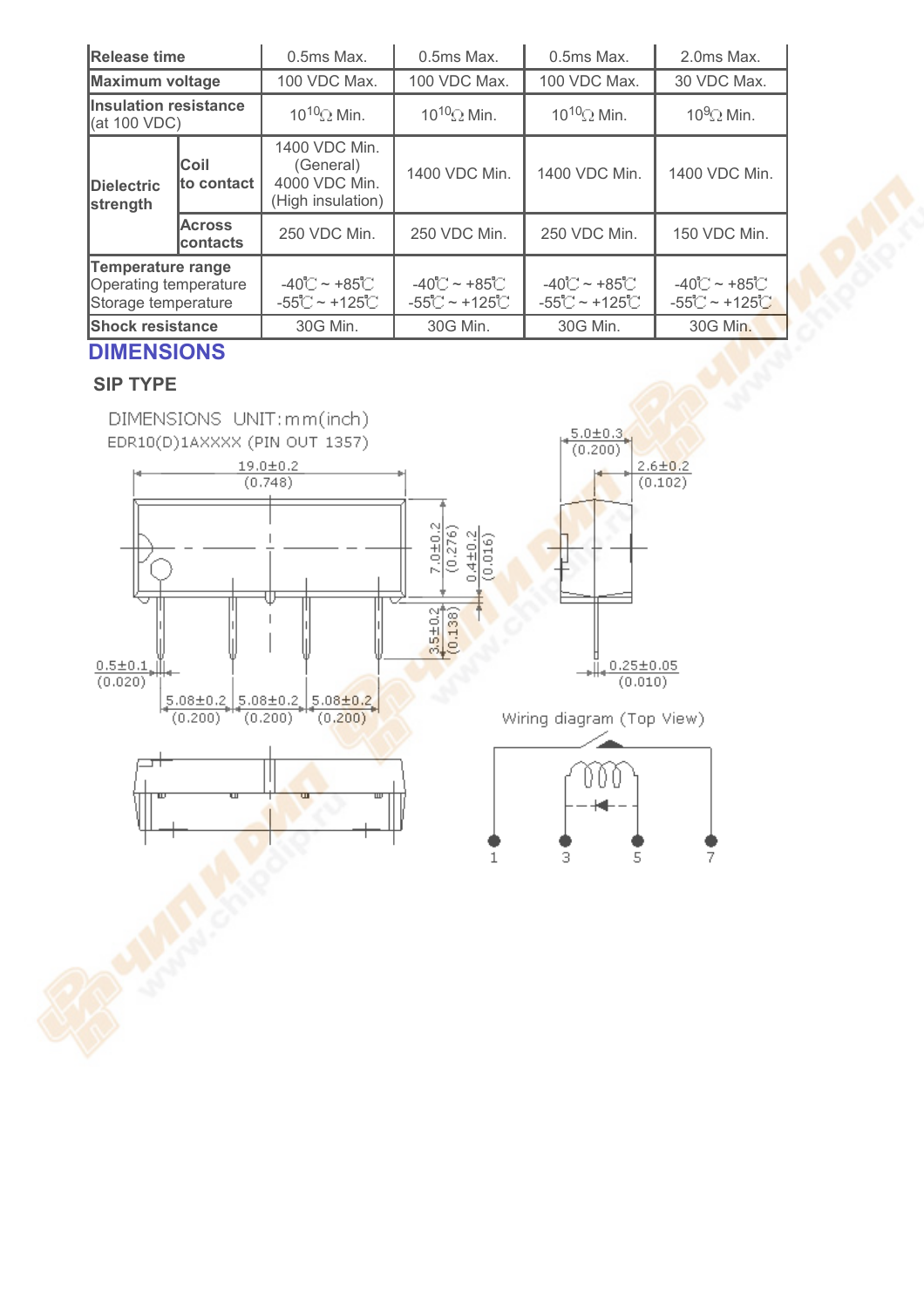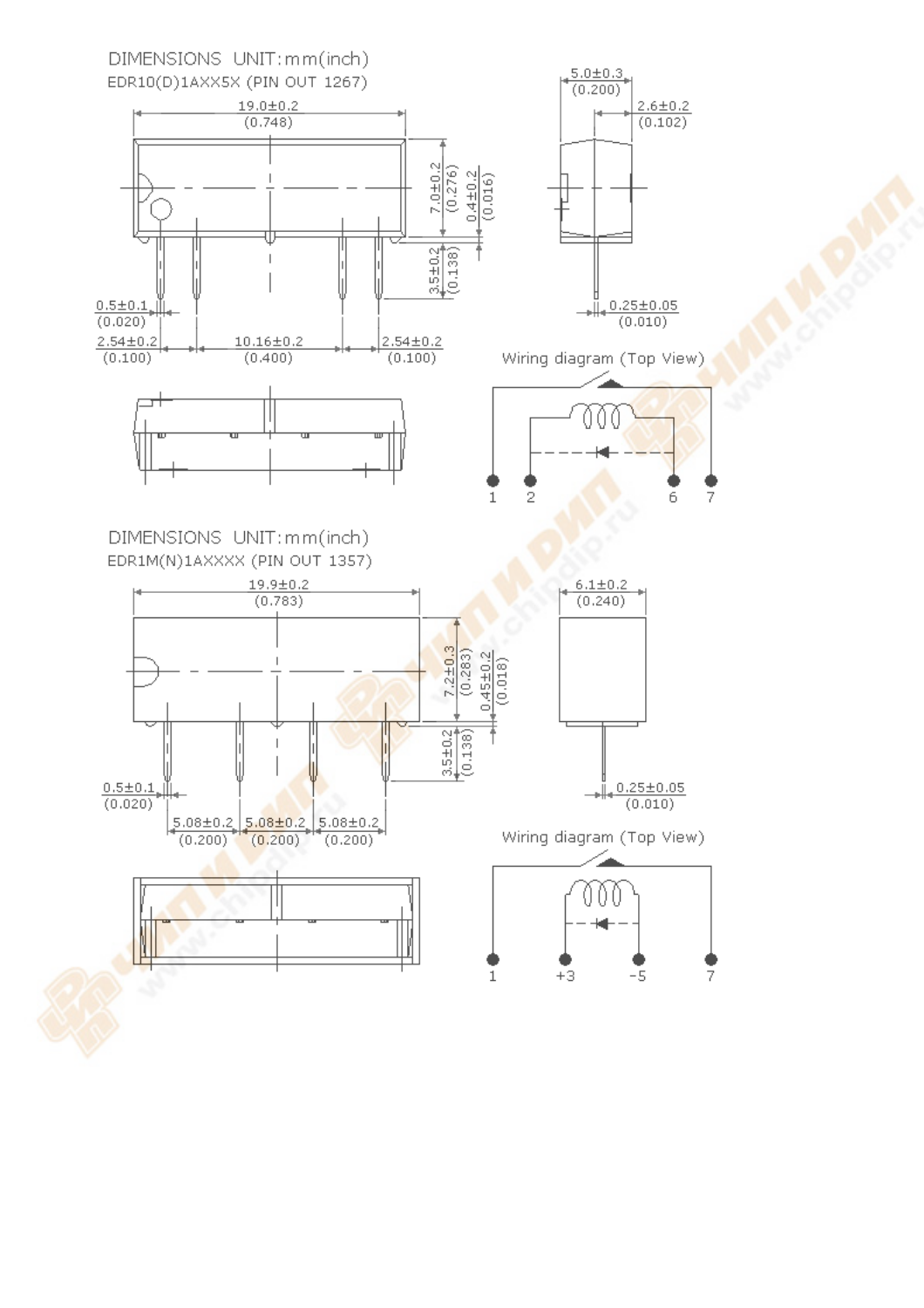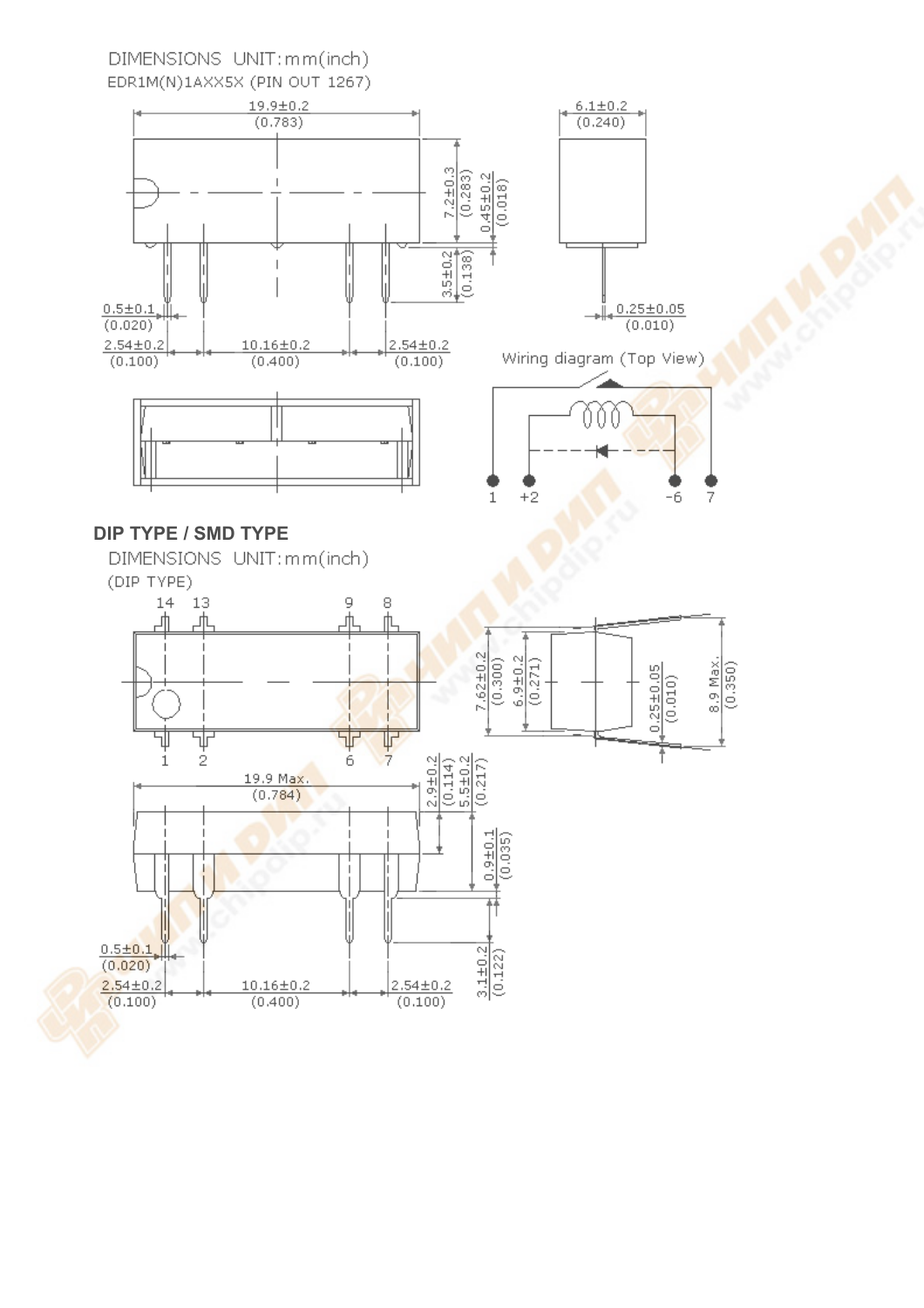

 $(0.100)$ 

6

2

 $(0.100)$ 

 $(0.400)$